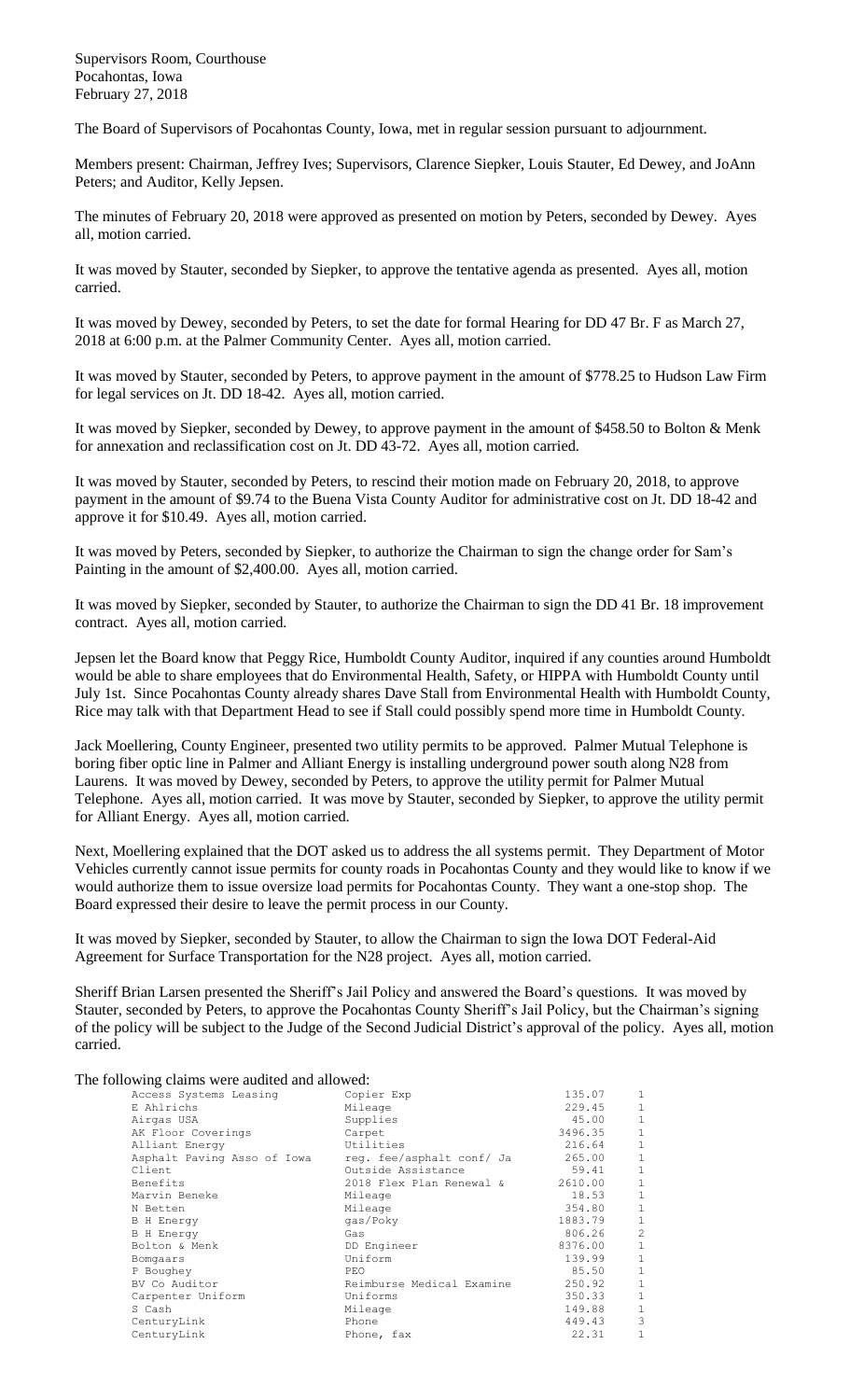| Cintas                                   | Jail-medical supplies                                  | 34.87              | 1                              |
|------------------------------------------|--------------------------------------------------------|--------------------|--------------------------------|
| D Cirks<br>J Conlin                      | Phone REIM<br>Mileage                                  | 80.00<br>251.25    | 1<br>1                         |
| Counsel                                  | Copier Exp                                             | 133.75             | 1                              |
| Counsel<br>0 Cressler                    | Printer contract                                       | 102.46             | 1<br>1                         |
| Cummins Inc.                             | Mileage<br>Maintenance                                 | 44.69<br>773.36    | 1                              |
| G DePew                                  | Mileage                                                | 13.63              | 1                              |
| District III-<br>Dossier Systems         | Dues<br>Computer Ser                                   | 200.00<br>447.00   | $\mathbf{1}$<br>1              |
| E-Hawk Car Wash                          | Services                                               | 600.00             | 1                              |
| Sam Ellingson<br>J Evans                 | Painting<br>PEO                                        | 1200.00<br>85.50   | 1<br>1                         |
| Farm & Home                              | Battery booster                                        | 68.99              | $\mathbf{1}$                   |
| Farm & Home                              | Supplies                                               | 463.51             | $\mathbf{1}$                   |
| FEIRER ENTERPRISES, INC<br>Force America | Leadership Workshop<br>Parts                           | 2290.00<br>193.51  | 1<br>1                         |
| Genesis                                  | Janitorial                                             | 750.00             | 1                              |
| D Gordon<br>E Hallberg                   | PEO<br>PEO                                             | 138.53<br>90.00    | 1<br>1                         |
| C Harmon                                 | Mileage-BOH                                            | 21.80              | $\mathbf{1}$                   |
| Healthcare First                         | Services                                               | 95.00              | $\mathbf{1}$                   |
| Patricia Holtapp<br>Hudson Law           | PEO<br>Legal Ser                                       | 22.50<br>300.00    | $\mathbf{1}$<br>$\mathbf{1}$   |
| HyVee AR                                 | Jail - medical                                         | 12.42              | $\mathbf{1}$                   |
| I & S Group                              | Drainage                                               | 2275.00            | $\mathbf{1}$                   |
| IA APCO<br>IDNR Water Supply             | Training<br>Well Permits                               | 285.00<br>175.00   | $\overline{c}$<br>$\mathbf{1}$ |
| IA Lakes Elec                            | Electric Con Build 28731                               | 192.74             | $\mathbf{1}$                   |
| IA Lakes Elec<br>IA Lakes Elec           | Electric Lizard Lake30827<br>Electric Meredith 2670428 | 49.26<br>54.30     | $\mathbf{1}$<br>$\mathbf{1}$   |
| IA Lakes Elec                            | Electric West R Park28531                              | 37.50              | $\mathbf{1}$                   |
| IA Lakes Elec                            | Utilities                                              | 75.78              | $\mathbf{1}$                   |
| IENA<br>IA SOS                           | Training<br>Notary                                     | 95.00<br>60.00     | $\mathbf{1}$<br>$\mathbf{1}$   |
| Inland Truck                             | Parts                                                  | 458.35             | $\mathbf{1}$                   |
| ISAC                                     | Meeting Expense                                        | 250.00             | $\mathbf{1}$<br>$\mathbf{1}$   |
| ISAC<br>R Jergens                        | Meeting Regist<br>Meals                                | 190.00<br>13.54    | 1                              |
| R Jergens                                | Recorder                                               | 106.99             | 1                              |
| R Jergens                                | Supplies<br>reimb. 1/2 CDL                             | 58.80<br>28.00     | 1<br>1                         |
| Dennis J Krips<br>L-Tron Corporation     | In-car computer mounts                                 | 7714.30            | $\mathbf{1}$                   |
| B Larsen                                 | Meal Reimb                                             | 72.88              | 1                              |
| House of Print<br>Laurens Municipal      | Agendas/brochures<br>Laurens/utlities                  | 93.50<br>223.82    | 1<br>1                         |
| Machine Shop                             | hose ends/square tubing                                | 81.94              | 1                              |
| Machine Shop                             | Labor & Supplies                                       | 106.50             | 1                              |
| Machine Shop<br>P Malecek                | Supplies<br>PEO                                        | 241.75<br>25.22    | 1<br>1                         |
| Mangold Environ                          | Water test                                             | 54.00              | 1                              |
| Martin Marietta<br>Mediacom              | rdstone<br>Internet                                    | 22810.99<br>197.45 | 1<br>$\mathbf{1}$              |
| Mid Iowa GP                              | Dues                                                   | 5250.00            | 1                              |
| MidAmeri Energy                          | Electricity                                            | 54.20              | 1                              |
| MidAmeri Energy<br>MidAmeri Energy       | Palmer/elec<br>Palmer/int lights                       | 72.97<br>65.26     | 1<br>$\mathbf{1}$              |
| M Montag                                 | Jail School Expenses                                   | 215.24             | 1                              |
| Motorola Solutions Inc<br>Murphy Tractor | Radios<br>Parts                                        | 20160.00<br>520.60 | $\mathbf{1}$<br>1              |
| My Laurens                               | Ads                                                    | 165.00             | 1                              |
| Napa                                     | connector                                              | 7.96               | 1<br>$\mathbf{1}$              |
| Napa<br>Karen L Norine                   | Supplies<br>Mileage                                    | 267.86<br>17.99    | 1                              |
| NW Comm                                  | Telephone                                              | 1756.64            | 1                              |
| NW IA Youth Emerg<br>Office Depot        | Shelter Ser<br>Supplies                                | 1015.50<br>65.45   | 1<br>1                         |
| Office Elements                          | Calculator ribbon                                      | 3.31               | $\mathbf{1}$                   |
| Office Elements                          | Chair mats                                             | 325.00             | $\mathbf{1}$<br>$\mathbf{1}$   |
| Office Elements<br>Office Elements       | Desks<br>Office supplies                               | 10368.21<br>164.85 | $\mathbf{1}$                   |
| Office Elements                          | Office Supplies                                        | 123.77             | $\mathbf{1}$                   |
| Office Elements<br>Owen/King             | Supplies<br>January SIR                                | 46.95<br>199.35    | $\mathbf{1}$<br>$\mathbf{1}$   |
| J Peters                                 | BOH mileage                                            | 15.81              | $\mathbf{1}$                   |
| Philips Lifeline                         | Lifeline Services                                      | 857.11<br>90.93    | $\mathbf{1}$<br>$\mathbf{1}$   |
| Pizza Ranch<br>PJ Greufe                 | Safety training meal<br>Services                       | 1500.00            | $\mathbf{1}$                   |
| Po Co Home Care                          | Services                                               | 17393.00           | 3                              |
| Po Co Sec Rd<br>POC Network              | Fuel<br>Billing Services                               | 303.86<br>10.50    | 1<br>$\mathbf{1}$              |
| Poca Fiber                               | shop fax/phone/internet                                | 194.96             | $\mathbf{1}$                   |
| Poca Manor                               | Prisoner Meals                                         | 960.00             | $\mathbf{1}$<br>$\mathbf{1}$   |
| Poca St Bank<br>RAM Systems              | Rent<br>Software Maint Nurses                          | 400.00<br>545.00   | $\mathbf{1}$                   |
| Rees Truck                               | Parts                                                  | 80.35              | 1                              |
| Reserve Account<br>V Ricklefs            | Postage<br>Mileage                                     | 1500.00<br>196.75  | 1<br>1                         |
| Genesis                                  | Services                                               | 101.50             | 1                              |
| Seiler App<br>J Shimon                   | water main repr above met                              | 278.40             | 1<br>1                         |
| K Simacek                                | PEO<br>Mileage                                         | 90.00<br>135.16    | 1                              |
| Solutions                                | Software                                               | 221.80             | 1                              |
| Solutions<br>Troy Stockwell              | Software License<br>Mileage                            | 71.97<br>23.98     | 1<br>$\mathbf{1}$              |
| Thomas & Kuchel                          | Services                                               | 180.00             | 1                              |
| T Reuters-West                           | Legal Publication                                      | 120.00             | 1                              |
| Thrifty White<br>Beverly J Tiedeman      | Jail medical<br>Mileage                                | 31.17<br>17.99     | 1<br>1                         |
| Gretchen Tiedeman                        | Exp Reimb                                              | 333.37             | $1\,$                          |
| J Timan<br>Barbara Tuttle                | PEO<br>PEO                                             | 105.00<br>13.50    | 1<br>1                         |
| US Cellular                              | Phone                                                  | 150.30             | 1                              |